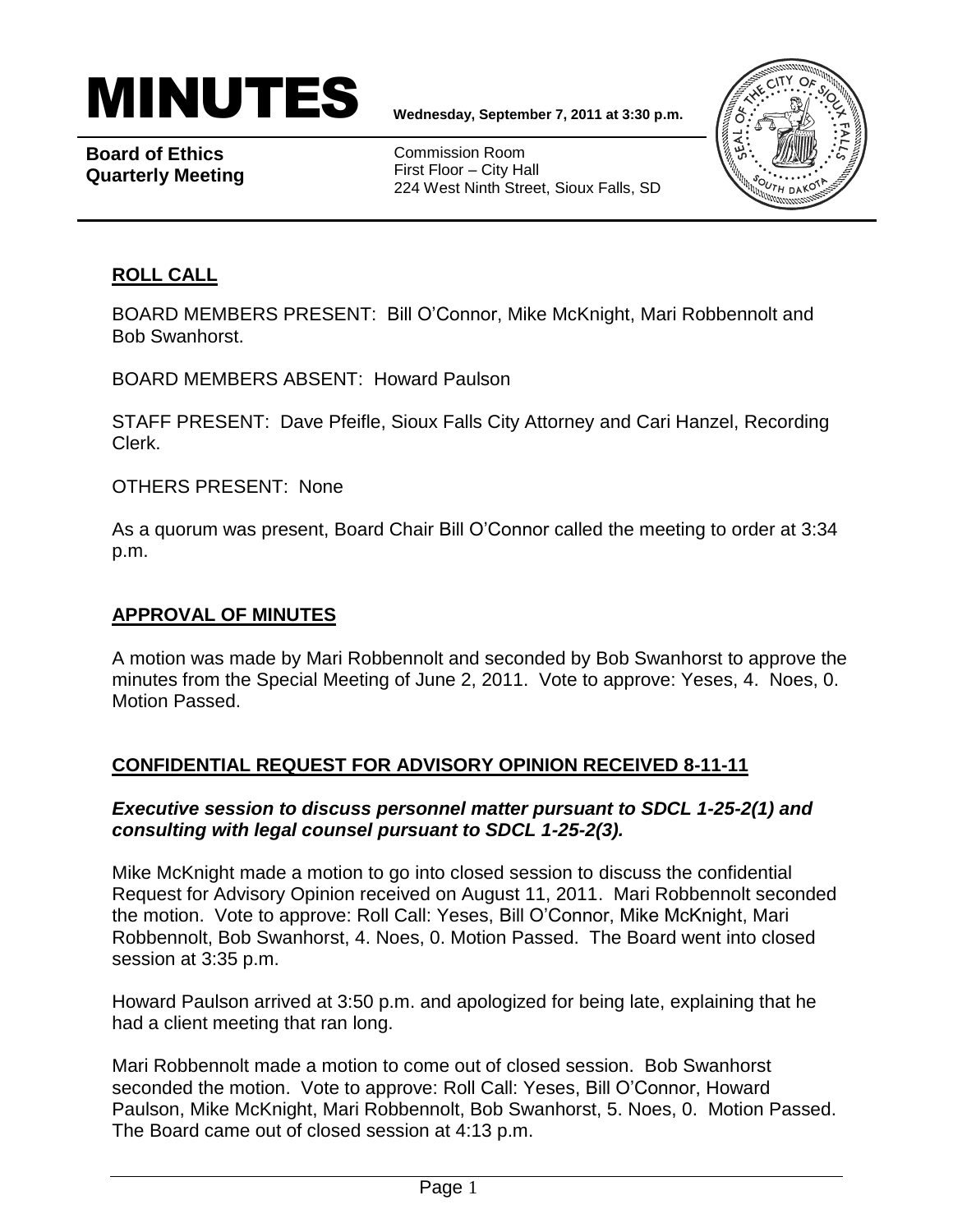Mike McKnight made a motion to authorize the City Attorney to draft a confidential Advisory Opinion consistent with the Board's discussion in executive session and to authorize Board Chair, Bill O'Connor to sign off on said opinion. Mari Robbennolt seconded the motion. Vote to approve: Roll Call: Yeses, Bill O'Connor, Howard Paulson, Mike McKnight, Mari Robbennolt, Bob Swanhorst, 5. Noes, 0. Motion Passed.

#### **DISCUSSION REGARDING UPDATES TO THE ETHICS BOARD RULES OF PROCEDURE AND SUGGESTED REVISIONS TO CHAPTER 12 ½ OF THE REVISED ORDINANCES OF SIOUX FALLS, SD**

David Pfeifle reviewed some of his suggested changes to the Board's Rules of Procedure and indicated that he would submit his suggestions to the Board in writing for their review and consideration. Discussion followed.

David Pfeifle and the Board discussed the following concerns and suggestions with the current ethics ordinances.

- 1. As the ordinances are written now, if a complaint were filed against a city councilor, the city attorney would represent the Board as well as the City Council in the complaint process. Pfeifle explained that it would be an obvious conflict for him and suggested that the ordinance be amended and funding be appropriated to allow the Board to hire outside counsel in that situation.
- 2. The 30 day deadline set forth in Section 12  $\frac{1}{2}$  35(b) and the 15 day deadline in Section 12 ½ -35(d) are not workable. The Board would like to see both of those deadlines extended to 60 days to allow for more investigation and preparation time should it be necessary.
- 3. The Board discussed a possible provision in ordinance that would allow an employee or city councilor to self-report a potential ethics violation after the fact but before a complaint was filed. Pfeifle advised the Board that he would look into this further to see if it would be workable.
- 4. The Board would like to shore up language in the ordinances to allow for the removal of citizen board members for acts of dishonestly or moral turpitude.

David Pfeifle advised that he would draft a letter to City Council for the Board's consideration containing the suggestions/concerns for the ethics ordinances that the Board outlined today.

### **ANY NEW BUSINESS OR PENDING ISSUES TO BE BROUGHT BEFORE THE BOARD**

None.

# **NEXT MEETING**